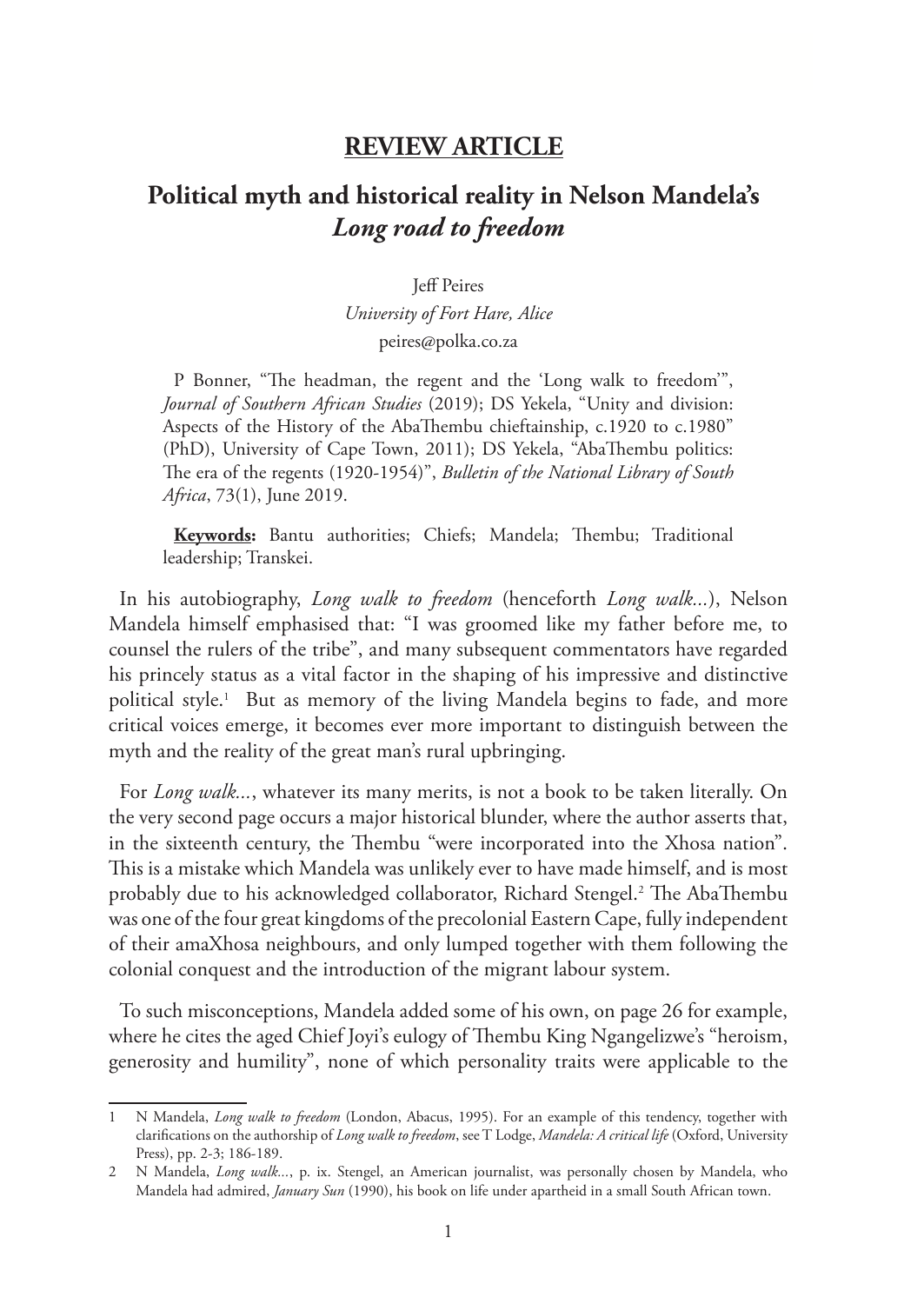historical Ngangelizwe.3 More significant however are Mandela's references to the political principles he absorbed at the Great Place of the Regent Jongintaba, which he explicitly describes as central to his political thinking as a leader of the African National Congress (ANC):4

My later notions of leadership were profoundly influenced by observing the regent and his court. I watched and learned from the tribal meetings that were regularly held at the Great Place … Everyone who wanted to speak did so. It was democracy in its purest form … (the regent) was not above criticism – in fact, he was often the principal target of it … The meetings would continue until some kind of consensus was reached. They ended in unanimity or not at all … Democracy meant all men were to be heard, and a decision was taken together as a people … As a leader, I have always followed the principles I first saw demonstrated by the regent at the Great Place.

As a statement of the principles and policies guiding Mandela, first as leader of the ANC and, later, as the first President of a democratic South Africa, such sentiments will be deemed by many to be broadly accurate. But can they be taken as an equally accurate guide to the history of Thembuland at the same specific point in time?

Until very recently, there would have been no way of answering this question, even if anybody had thought to ask it. As late as 2011, serious students of AbaThembu history would have had to content themselves with former Government Anthropologist WD Hammond-Tooke's *The Tribes of Umtata District*, and the works referenced therein. Lungisile Ntsebeza's *Democracy Compromised*, a study of Xhalanga District, had appeared in 2006, and AK Mager and PJ Velelo's *The House of Tshatshu* was in the early stages of composition, but both of these fine works dealt with outlying chiefdoms rather than the Great House. The most important isiXhosa-language history, EG Sihele's "Ibali labaThembu", and the most diligent thesis, EJC Wagenaar's "History of the Thembu" lay buried virtually unknown in the Cory Library, Makhanda (Grahamstown), and neither of them, in any case, dealt with the twentieth century.5 The notorious rivalry between Thembu King Sabatha Dalindyebo and his cousin, former Transkei Prime Minister Kaiser Daliwonga Mathanzima, was superficially ascribed to current politics rather than its deeper roots within the structure of the Thembu kingdom.

<sup>3</sup> J Mvenene, *A history of the AbaThembu people from earliest times to 1920* (Cape Town, African Sun Media, 2020), pp. 86-89.

<sup>4</sup> N Mandela, *Long walk...,* pp. 24-25.

<sup>5</sup> WD Hammond-Tooke, *The tribes of Umtata district* (Pretoria, Department of Bantu Affairs and Development, 1956-1957); L Ntsebeza, *Democracy compromised* (Cape Town, Human Sciences Research Council, 2006); AK Mager & PJ Velelo, *The house of Tshatshu* (University of Cape Town Press, 2018); EJC Wagenaar, "A history of the Thembu and their relationship with the Cape, 1850-1900" (PhD dissertation, Rhodes, 1987).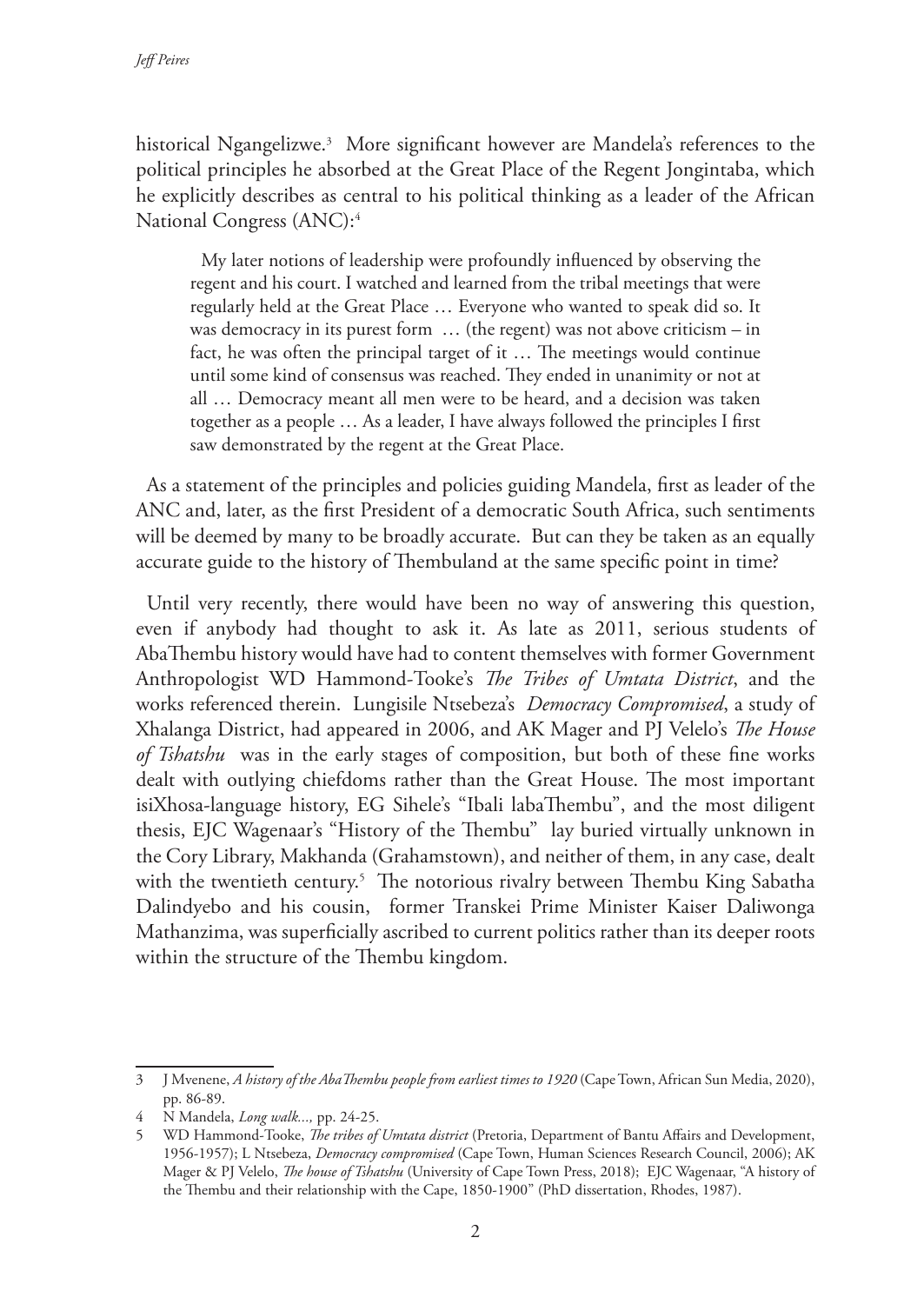In February 2011, Drusilla S Yekela completed the doctoral dissertation, "Unity and Diversity: Aspects of the History of AbaThembu chieftainship c.1920 to c.1980", on which she had laboured for many years while bearing the burden of teaching History at the Alice branch of the University of Fort Hare. While the whole of the thesis is of great interest, the first two chapters, covering the period from the death of King Dalindyebo in 1920 to the accession of his grandson Sabatha in 1954, cover, almost exactly the period of the young Mandela's youth and upbringing in rural Thembuland. At about the same time, Philip Bonner, a renowned History Professor but one with no special knowledge of the Eastern Cape, was commissioned by the Nelson Mandela Foundation to investigate possible discrepancies between *Long walk...* and the archival record. Though both Drs Yekela and Bonner consulted the same archives, they were seemingly unaware of each other's work. Yekela's article appeared as recently as June 2019, while Bonner's research – the confidential property of the Nelson Mandela Foundation – was published only after his sad decease in 2017.6 There is surprisingly little overlap between the two, and, although review articles usually confine themselves to published books, the eternal interest of the subject matter together with the darkness in which it has been hitherto shrouded, has motivated me to recommend these both to scholarly attention.

I begin with Dr Bonner's article, which concentrates mainly on the life of Nelson's father, Gadla Henry Mandela. Readers of the first three chapters of *Long walk...* will surely be disconcerted to learn that Gadla was not the hereditary chief of Mvezo, but a junior royal parachuted in by the Thembu king to replace the headman, a former policeman dismissed for the illegal allocation of land; that Nelson's mother and her young children removed to Qunu before Gadla was dismissed from his post at Mvezo; and that Gadla himself was dismissed not for defying the magistrate but, like his predecessor, for the illegal occupation of land. He confirms that Gadla was a close advisor to the Thembu Regent Jongintaba (ruled 1928-1942) and, on the basis of new information, concludes that *Long walk...* conflates Jongintaba's regency with the prior regency of Silimela (1920-1924). The brief narrative covering the period 1928-1941, the time passed by young Nelson under Jongintaba's guardianship, tells us a little more about the Regent himself, but does not explicitly compare the idyllic picture presented in *Long walk...* with the gritty reality on the ground. Nor does it consider the dramatic changes which occurred at the Great Place following Jongintaba's death in 1942, though Nelson, in Johannesburg, must have been following events quite closely.

<sup>6</sup> DS Yekela, "Unity and division: Aspects of the History of the AbaThembu chieftainship, c.1920 to c. 1980" (PhD, Cape Town, 2011); DS Yekela, "AbaThembu politics: The era of the regents (1920-1954)", *Bulletin of the National Library of South Africa* , 73(1), 2019, pp. 37-52; P Bonner, "The headman, the regent and the 'Long walk to freedom'", *Journal of Southern African Studies* , 45(6), 2019, pp. 1013-1031. The published article, a shorter version of Bonner's original, was edited, "with permission, into a suitable form for a journal article". With due respect to the editors, one would have preferred to see Bonner's own, unedited version.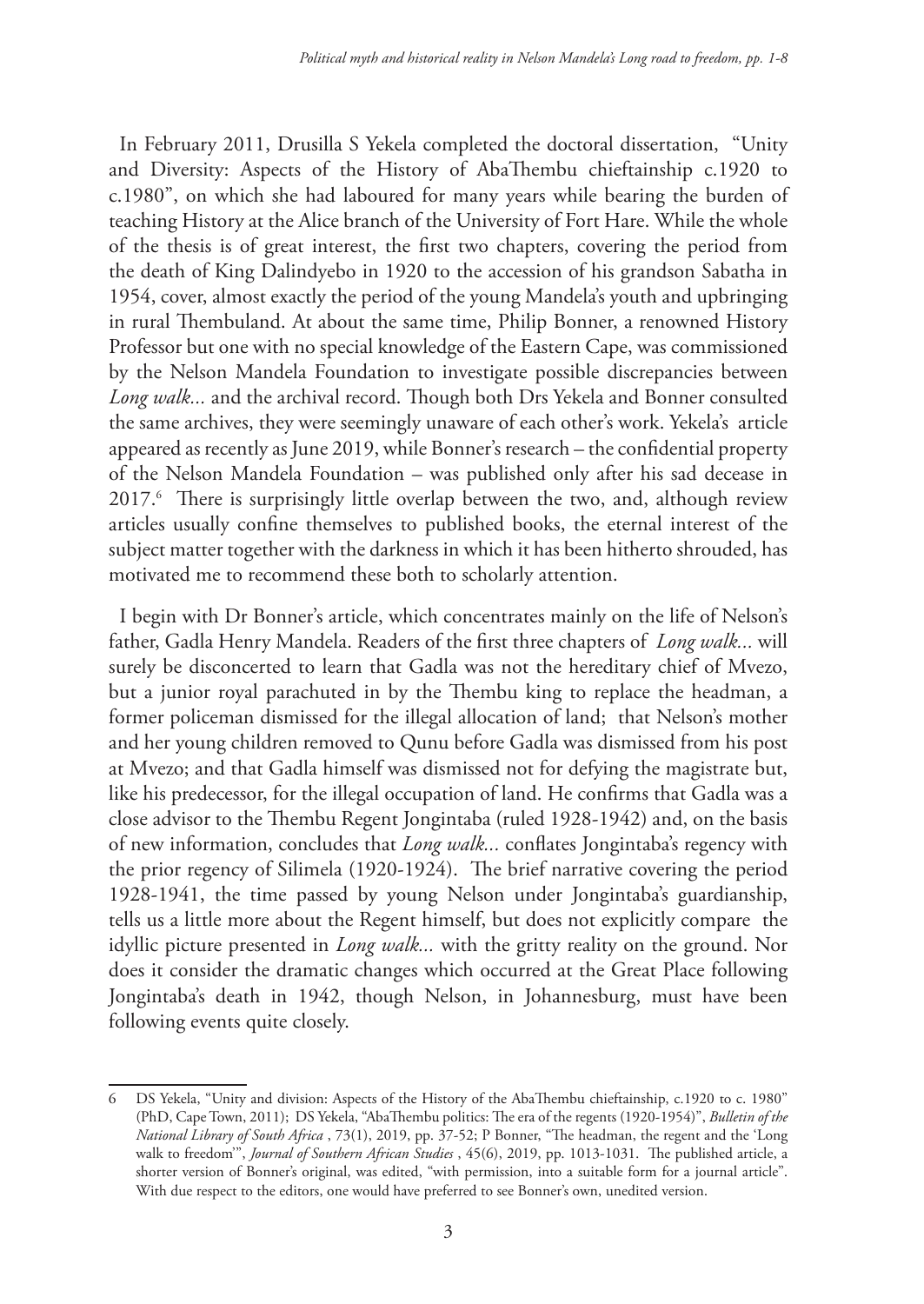*Jeff Peires*

Bonner's purpose, in putting forward these revisions, should not be dismissed as mere iconoclasm, negativity for negativity's sake. Though exposing Gadla's dismissal as due to the illegal allocation of land, he goes on to emphasise that "there was nothing particularly unusual or excessive" (pp. 7, 9) in Gadla's behaviour, following up this statement with an incisive analysis of the way in which contestation between (white) government magistrate and (black) government headmen over the authority to allocate land revealed the inherent contradictions of the colonial system. Some of his interpretations, however, are open to dispute (for example, his espousal of Professor Crais's views on witchcraft)7 and one wishes he had spent taken the time to talk to Thembu veterans, who might have told him that the mysteriously shortlived King Jongilizwe (1924-1928) was poisoned by his councillors on account of "ungovernablility" and explicated in greater detail the criteria according to which royal wives are ranked in a polygamous household, still a matter of controversy today.<sup>8</sup>

More problematic however is that the relatively short period covered by Bonner is too narrow in scope to enable a proper appreciation of the political dynamics of the Thembu Great Place. It is here that the extended approach of Dr Yekela, informed moreover by an intimate knowledge of the people concerned, really comes into its own. As soon as one situates the events described in greater detail by Bonner within the broader framework provided by Yekela, one immediately notices the emergence of two factions at the Thembu Great Place following the early death of King Dalindyebo in 1920: the first, initially represented by Dalindyebo's widow Nojahisi, more accommodating of colonial authority and dominant between 1920 and 1928; and the second, more defiant faction, dominating during Jongintaba's Regency between 1928 and 1942. Gadla Mandela, as Bonner indeed makes clear was a strong proponent of Jongintaba but, had Bonner more firmly grasped the factional nature of Thembu politics, he would not have made the mistake of thinking that Gadla was deposed in 1926 because he was "stripped of political patrons". Gadla's problem was not that he had no patrons; it was that his patron (Jongintaba) was out of power. $^{\circ}$ 

When the Regent Jongintaba died in 1942, "an unhappy and possibly unfulfilled man", according to Dr Yekela, Sabatha, the universally accepted heir, was not yet

<sup>7</sup> C Crais, *The politics of evil* (Cambridge, University Press, 2002); J Peires, "Frankenstein visits the Eastern Cape", *South African Historical Review,* 51, 2004, pp. 224-242. Response by Crais, *South African Historical Review,* 52, 2005, pp. 243-250.

<sup>8</sup> Novoti, the mother of Sabatha, was preferred, not only because she was Mpondo, but because Nonciba, the mother of Bambilanga, was descended from Chief Hlanga, the brother of King Dhlomo, from whom all subsequent Thembu kings, including Dalindyebo himself, were descended. Strictly speaking, according to the exogamy rule, Nonciba should never have been recognised as any kind of wife, let alone a Great Wife. The matter again became controversial in the 1970s, when Prime Minister KD Mathanzima installed Bambilanga as King to replace the deposed Sabatha.

<sup>9</sup> A close reading of Dr Yekela's thesis shows that Bonner and his editors have misjudged such relatively minor personalities as Silimela and Melitafa. Such matters may be of little interest to Bonner's audience. On the other hand, Yekela's audience may not be much interested in Bonner's speculations concerning witchcraft and "public transcripts of deference to authority".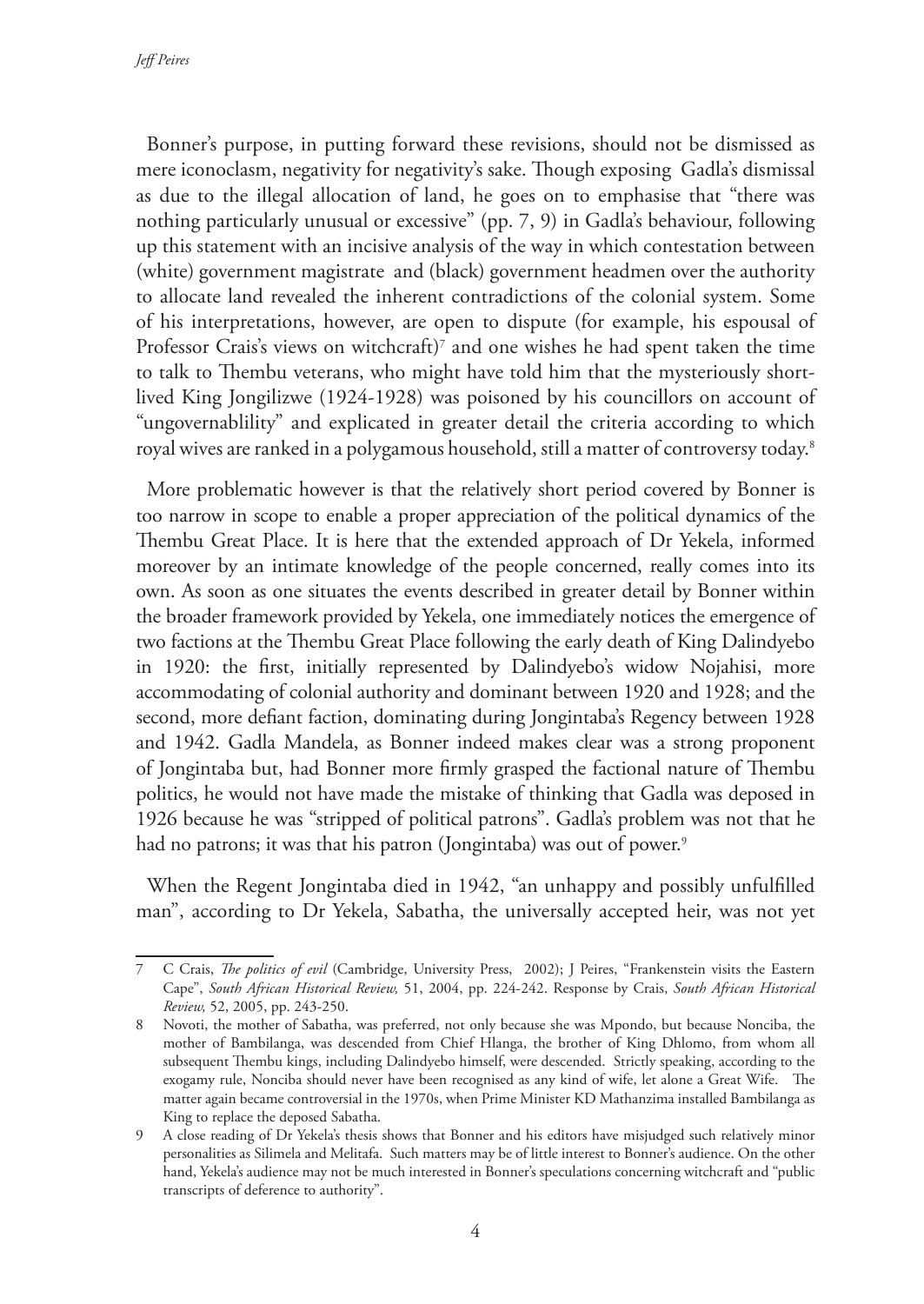fourteen years old necessitating the appointment of another Regent. Quite contrary to Thembu custom, the colonial magistrates forced the appointment of Dabulamanzi, Dalindyebo's son in the *kunene* (Right-Hand) house. Clearly hostile to Jongintaba's faction, Dabulamanzi relied on colonial support, neglecting the heir Sabatha to such an extent that the royal heir had to visit Cape Town to beg for school fees. The limitations of chiefly despotism and colonial power were, however, laid bare in the famous "off-saddle" incident of September 1949 by which certain senior chiefs and councillors forced Dabulamanzi to enter the Great Place on foot, the privilege of entering on a horse being reserved for kings alone. Though clinging to power until 1954 when Sabatha's installation, at the mandatory age of 25, could no longer be delayed, Dabulamanzi's legitimacy was entirely shot.<sup>10</sup>

The fall of Dabulamanzi clearly demonstrates that however long obstructed by government authority, legal coercion alone could not indefinitely frustrate the power of tradition as exercised at the Thembu Great Place. But the government that ruled in the succeeding era, that of King Sabatha Dalindyebo (1954- 1980), was not the same government that ruled during the "era of the Regents", and the Great Place of King Sabatha was very different to the Great Place of the Regent Jongintaba.<sup>11</sup> Thus, before one can return to the main theme of this article, a brief consideration should be made of the new factors which rendered the "principles" which the young Mandela "saw demonstrated by a regent at the Great Place" inapplicable to the following generation. The first of these was the coming to power, in 1948, of the apartheid government, and the new policy of Bantustans and "Bantu Authorities" which it introduced. The second was the incorporation of the black rural areas into the mainstream of black politics at the national level. I deal with each of these in turn.

One of the first steps taken by the colonial authorities after completing their conquest of the so-called "Transkeian Territories" was to demarcate their acquisitions into districts, sub-divided into "locations (*iilali*)" administered by "headmen *(izibonda*)".12 "Headmen" were a colonial innovation, explicitly conceived of as poles supporting the government. Though appointed by the district magistrates, almost all of these headmen were nominated by the local communities according to traditional criteria and, over the course of time, even former policemen turned headmen were addressed by the people as "*inkosi* (chief)" and accorded traditional rights and status,

<sup>10</sup> DS Yekela, "AbaThembu politics...", *Bulletin of the National Library of South Africa* , 73(1), 2019, p. 49.

<sup>11</sup> There are many detailed references to King Sabatha in the literature, including Dr Yekela's thesis, but not yet a comprehensive biography of this major figure. For those unfamiliar with the region or the period, I can strongly recommend Ben Horowitz's 1994 video, "The Comrade King," now conveniently available on YouTube.

<sup>12</sup> By far the best source on the colonial (pre-1948) period in the Transkeian territories, but quite difficult to access, is WJG Mears, "A study in native administration: The Transkeian territories, 1894-1943" (DLitt, University of South Africa , 1947); S Dubow, "Holding 'a just balance between white and black': The Native Affairs Department in South Africa c.1920-33", *Journal of Southern African Studies,* 12(2), 1986, pp. 217-239; J Peires, "Traditional leaders in purgatory: Local government in Tsolo, Qumbu and Port St Johns, 1990-2000", *African Studies,* 59(1), 2000, pp. 99-102.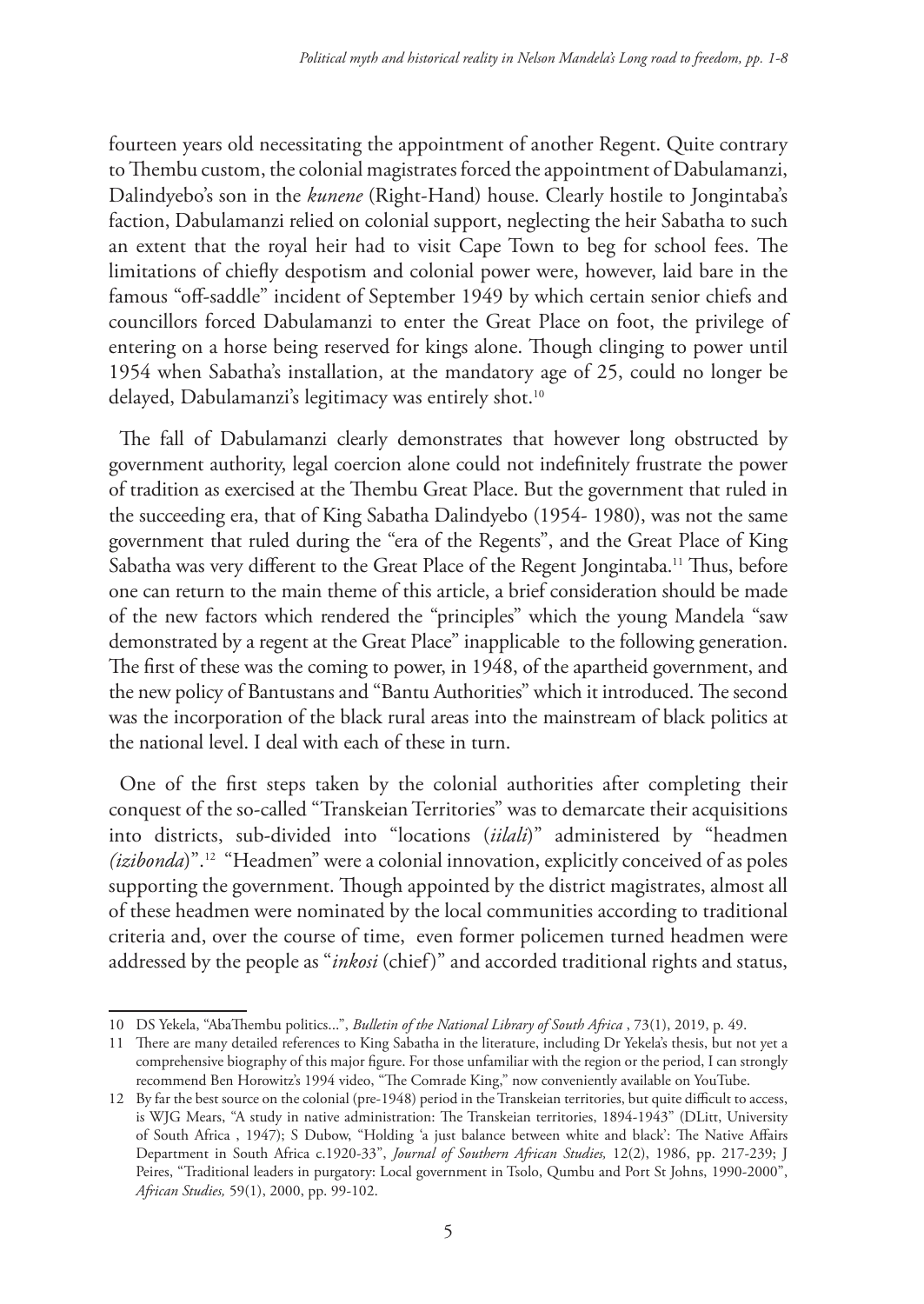including hereditary succession in the male line. Notwithstanding their differences by rank and birth, all headmen were equal in the eyes of the magistrate, and all headmen reported directly to him. The style of government was paternalistic and the use of force restrained but, on the other hand, the power of the white government was nakedly transparent and political procedures frozen until such time – in an inconceivable future – that the "natives" would become "civilised".

The Thembu King had no place in such a system. That his kingship (and the kingships of the similarly placed Mpondo kings) was recognised at all was due to the fact that the Thembu kings had submitted to colonial rule by "treaty" rather than military defeat.13 Though his informal influence was significant, even among the colonial magistrates, the legal authority of the Thembu King was zero, except in his home "location" (*ilali*), where he exercised the same powers as any other headman. This ambiguous position naturally impacted on his relationships with other more junior members of his royal family, who were likewise chiefs by birth. At best, these others saw a regent like Jongintaba as a useful shield and mediator between themselves and the colonial magistrates. At worst, so long as he retained the confidence of the magistrate, a junior chief could safely ignore his king.

All of this became completely irrelevant once the apartheid government introduced the system of "Bantu Authorities" in the mid-1950s.<sup>14</sup> On an ideological level, it appealed to many rural people by professing respect for African culture and African law, holding out the promise of eventual African sovereignty as opposed to the magistrate/headman relationship which regarded Africans as perpetual children. Second, by grouping erstwhile locations into tribal "authorities (*iinqila*)", chiefs of royal blood were elevated above other headmen and their seniority recognised. Third, and perhaps most important, genuine authority and financial resources, however limited, were delegated downwards to recognised authorities providing recognised chiefs with a degree of power and autonomy which they had not previously enjoyed. Initially, Bantu Authorities were resisted mainly because they were confused with other unpopular government measures, especially so-called betterment, which was actually a hangover from the old system. Senior chiefs increasingly came to see in the new system potential benefits for themselves, and the hitherto unquestionable authority of the Thembu King was openly challenged, not only by the ambitious KD Mathanzima of Cofimvaba district but by his half-brother Bambilanga, who eventually replaced Sabatha as head of the Regional Authority of the Thembu heartland itself.

<sup>13</sup> For details of Thembu submission to colonial rule, and for the text of the treaty agreed with the colonial authorities by Thembu king Ngangelizwe, see Wagenaar, pp. 123-148; 399-400.

<sup>14</sup> There is no really good discussion of the introduction of Bantu Authorities anywhere. For a good introduction to the issues and atmosphere of the period, it is still worth reading Govan Mbeki, *The peasants' revolt* (1964: reprinted London, International Defence and Aid Fund, 1984). See also Ntsebeza, *Democracy Compromised,*  especially Chapter V, but bear in mind that Xhalanga district is extremely unusual in that, other like all the other districts of Thembuland, it had no prior tradition of indigenous chieftainship.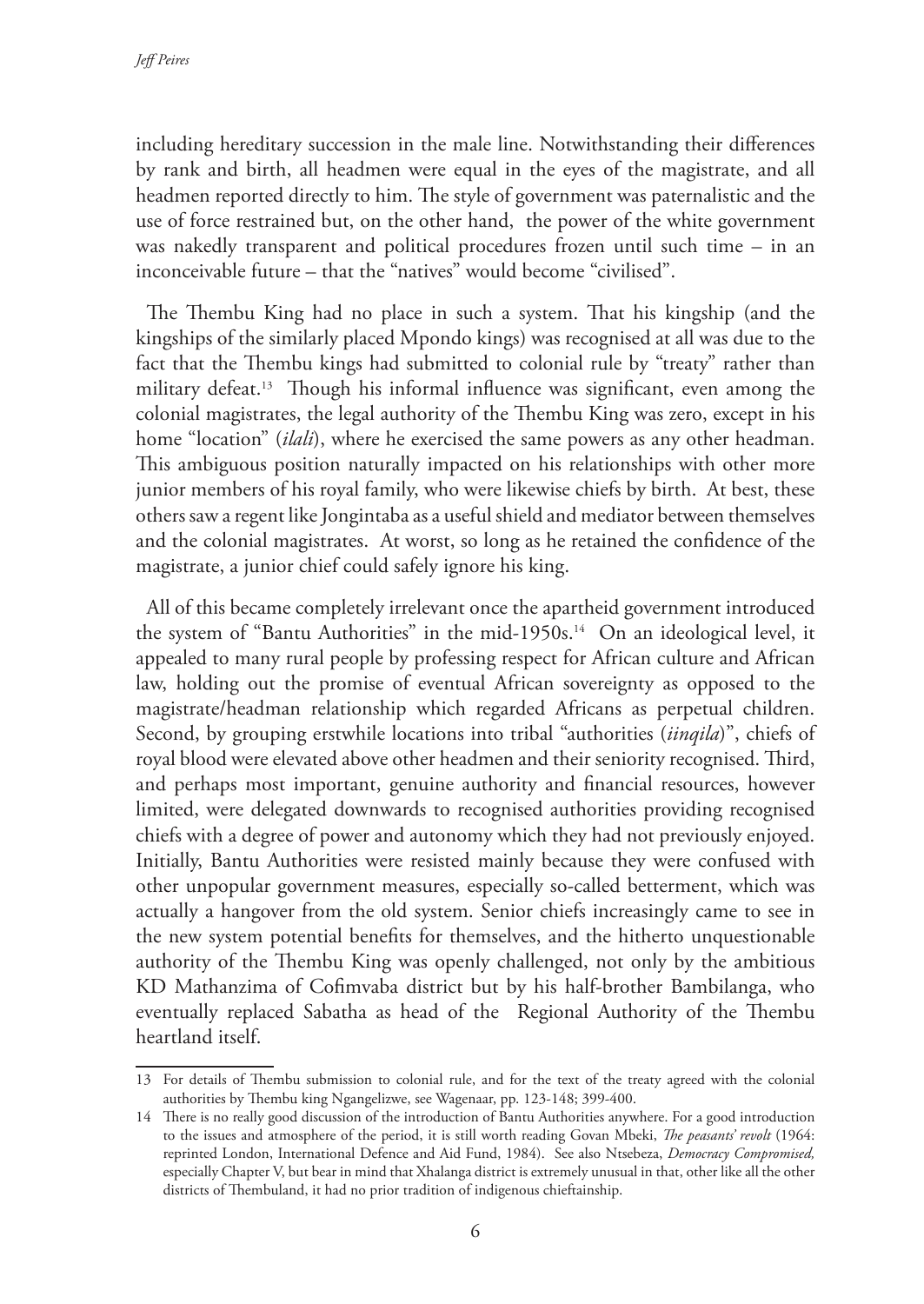As King Sabatha's authority drained away among his fellow-chiefs, it was conversely strengthened by political developments at a national level. Although Thembuland had produced a national President of the ANC (Dr AB Xuma) even before the time of Mandela, such political activities as were then possible were mostly confined to greater Johannesburg. Overt political mobilisation was attempted by such groupings as the Transkei Organised Bodies (TOB), consisting mainly of a small educated elite such as lawyers and teachers, affiliating eventually to the Non-European Unity Movement which collapsed as an organised political force in the late 1950s.<sup>15</sup> Migrant workers continually brought home the politics of their labour centres (PAC, mainly Cape Town; ANC mainly Port Elizabeth) and, in the early 1960s, the small Liberal Party, an ally of the PAC, making a short but determined push into the Transkei, closely associated with Sabatha personally.16 After the banning of the organisations in 1962, underground networks such as that of the legendary James "Castro" Kati operated freely under Sabatha's protection, and Sabatha himself politicised students at Clarkebury College, meeting secretly at the nearby grave of his forefather, King Ngubengcuka.17 The Great Place had changed much, it is evident from the days of the Regent Jongintaba.

Not content with replacing King Sabatha with Bambilanga, his more pliable halfbrother, or with arresting him in 1979 and driving him into exile; the victorious KD Mathanzima intercepted the king's body on its return from Lusaka in 1986, and organised his funeral against the wishes of the Dalindyebo family. Following the ejection of the Mathanzima brothers at the end of 1987, however, the political wheel once again turned, and General Bantu Holomisa came to power. Sabatha's remains were exhumed in October 1989 and reburied at the Great Place, an event which, for the first time, brought the Transkei homeland back into the political mainstream of the new South Africa.18

Which brings the discussion back to *Long walk... .* Clearly the Thembu Great Place, even during the time of the Regent Jongintaba, was not so much a political utopia as a hotbed of government interference, financial chaos and factional intrigue not

<sup>15</sup> C Bundy, "Land and liberation: Popular protest and the national liberation movements in South Africa," in S Marks & S Trapido, *The politics of race, class and nationalism in twentieth century South Africa* (London, Longman, 1987). The later period is covered in T Gibbs, *Mandela's Kinsmen* (Johannesburg, Jacana, 2014), Chapter 2, although I feel he over-emphasises the role of a few individuals whom he calls "the Great Place Gang" to the detriment of external influences, especially those emanating from Govan Mbeki and Port Elizabeth.

<sup>16</sup> For this interesting but half-forgotten episode, see R Vigne, *Liberals against apartheid* (Basingstoke, Macmillan, 1997), Chapter 16. The Liberal Party stronghold near Baziya, home of the APLA commander Sabelo Phama, later inclined towards the PAC. I would like to thank the late Mr Joe Majja for many insights into the condition of Sabata's Great Place during this period.

<sup>17</sup> Discussion with Mr Mafuza Sigabi, then Mayor of the Chris Hani District Municipality, on a visit Clarkebury in May 2008.

<sup>18</sup> For Mathanzima's persecution of Sabatha, see B Streek & R Wicksteed, *Render unto Kaiser: A Transkei dossier*  (Johannesburg, Ravan Press, 1981), especially chapter 13. For the funerals, see G Dennie, "One king two burials; the politics of funerals in South Africa's Transkei", *Journal of Contemporary African Studies,* 11(2), 1992; for the broader context, JB Peires, "The implosion of Transkei and Ciskei", *African Affairs,* 91, 1992, p. 371.